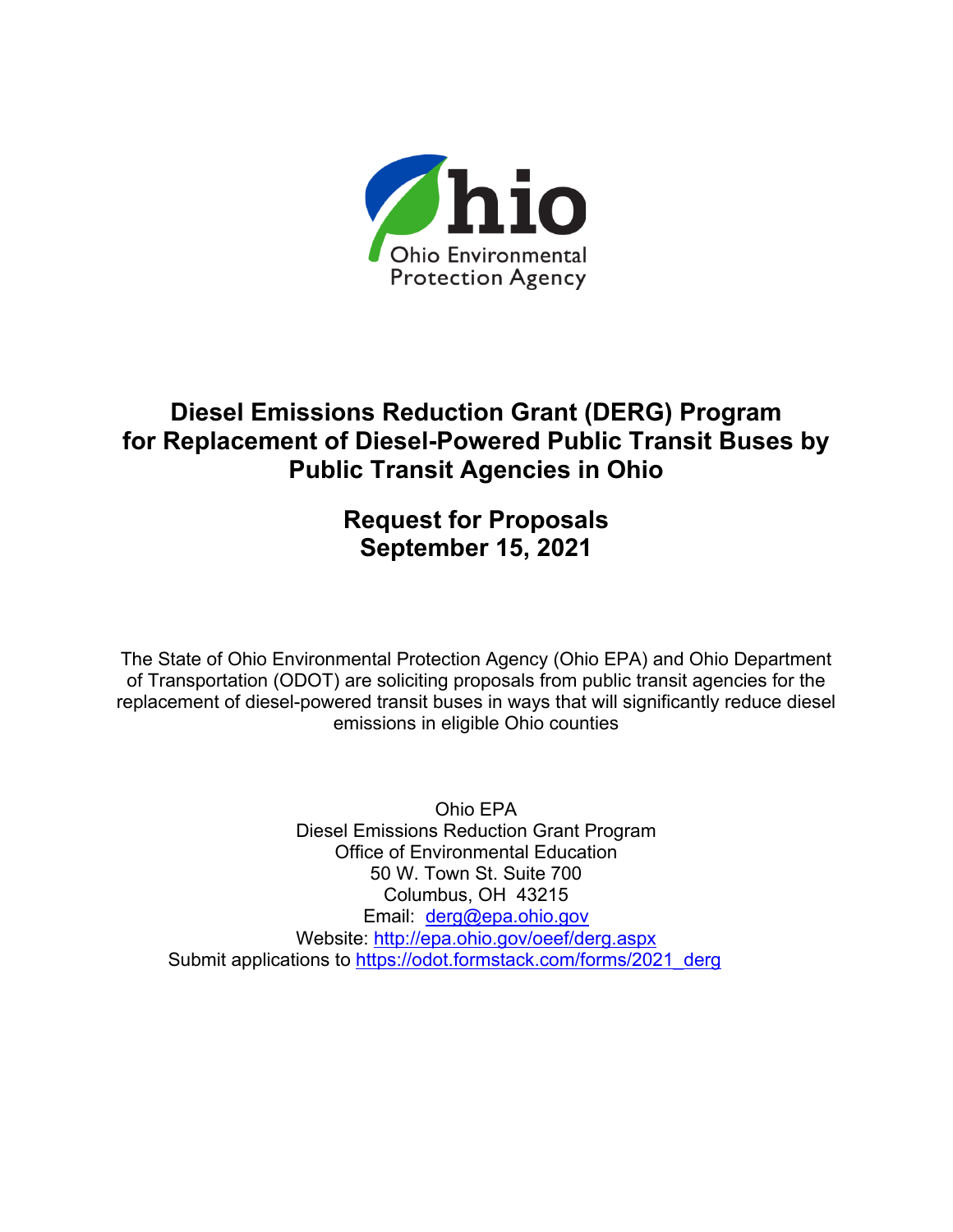# **Table of Contents**

## **SECTION 1: REQUEST FOR PROPOSALS (RFP) OVERVIEW**

1.1 RFP Time Table

## **SECTION 2: PROGRAM REQUIREMENTS**

- 2.1 Fund Reimbursement Policy
- 2.2 Twenty Percent Match Requirement
- 2.3 Buy America
- 2.4 Record Maintenance
- 2.5 Non-Performance

## **SECTION 3: APPLICATIONS**

- 3.1 Project Application
- 3.2 Communication and Inquiries

# **SECTION 4: ELIGIBIILITY**

- 4.1 Project Type
- 4.2 Eligible Areas
- 4.3 Ineligible Costs

# **SECTION 5: REPLACEMENT VEHICLE PROJECTS**

5.1 Vehicle Replacement

# **SECTION 6: PROJECT SELECTION CRITERIA**

#### **SECTION 7: GENERAL REQUIREMENTS**

- 7.1 Cost of Proposal
- 7.2 Confidentiality

# **SECTION 8: APPENDICES**

Appendix A: Applicant Certification Statement

- Appendix B: DERG Fleet Data Reporting Spreadsheet
- Appendix C: Map of CMAQ Eligible Counties and Townships in Ohio
- Appendix D: Diesel Vehicle/Equipment Useful Life Guidelines
- Appendix E: Buy America Certification for FTA projects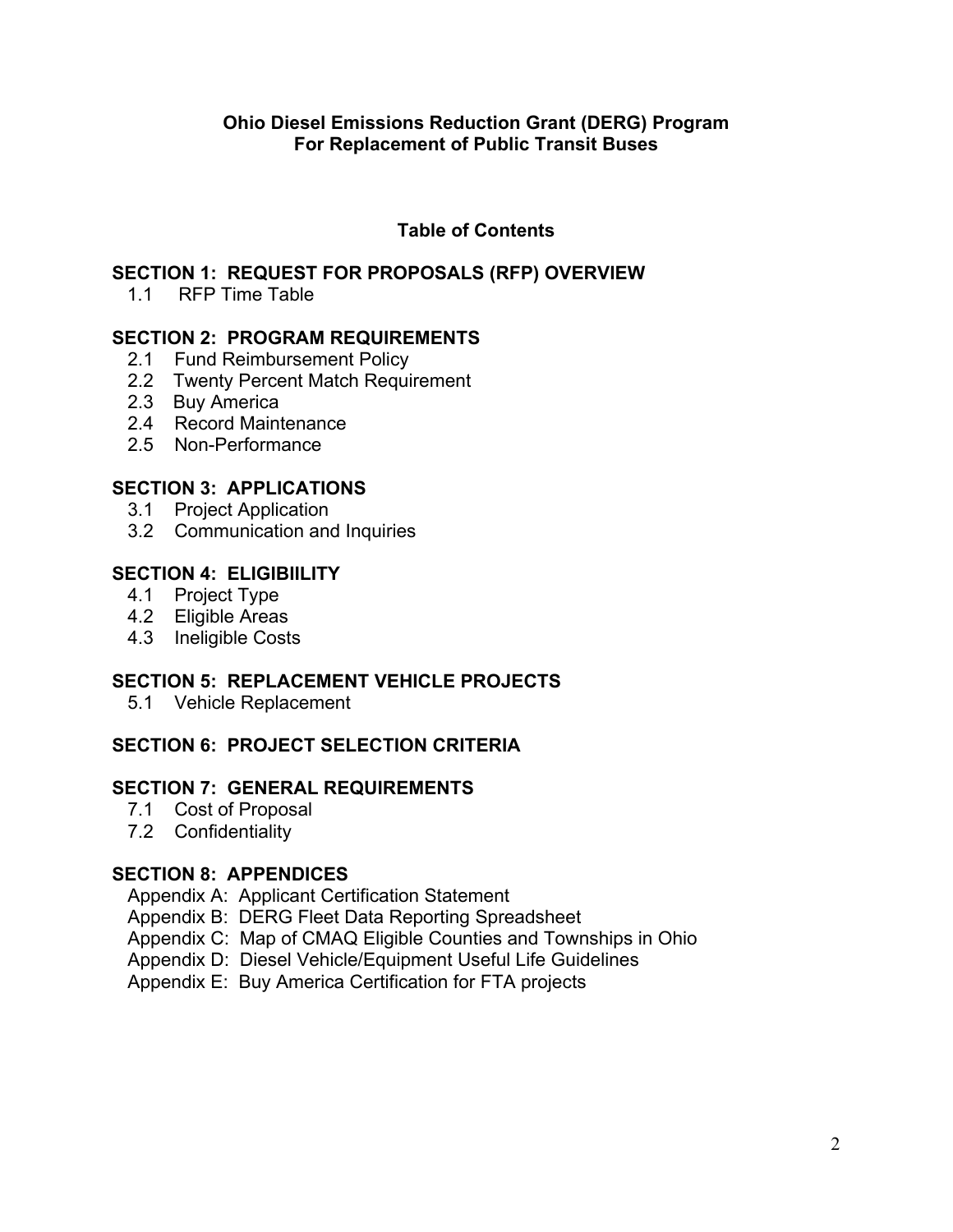## **SECTION 1: REQUEST FOR PROPOSALS (RFP) OVERVIEW**

#### **1.1 RFP Time Table**

| Release of RFP:            | Wednesday, September 15, 2021          |
|----------------------------|----------------------------------------|
| Applicant Conference Call: | Monday, September 27, 2021 11:00-12:00 |

[Click here to join the Microsoft TEAMS meeting](https://teams.microsoft.com/l/meetup-join/19%3ameeting_M2JiMGI4MmItMWY3Zi00OWY2LTkyNWYtZWIyM2Y1ZTYzMmFh%40thread.v2/0?context=%7b%22Tid%22%3a%2250f8fcc4-94d8-4f07-84eb-36ed57c7c8a2%22%2c%22Oid%22%3a%2253fa6946-4687-404d-ab4b-fea62a3bfa5a%22%7d)

Deadline to Submit Proposals: **Friday, November 5, 2021, 5:00 p.m. Submit Proposals online to** [https://odot.formstack.com/forms/2021\\_derg](https://odot.formstack.com/forms/2021_derg)

Announcement of Awards: December 17, 2021

The Ohio Environmental Protection Agency (Ohio EPA) and the Ohio Department of Transportation (ODOT), announce the tenth round of the Diesel Emissions Reduction Grant (DERG) Program. Invited to apply are all Ohio Public Transit System diesel powered fleet owners that are eligible to receive Federal Transit Administration (FTA) grants, for the purpose of emissions reductions in Congestion Mitigation and Air Quality (CMAQ) Improvement Program eligible areas of Ohio. A map of eligible Ohio counties and townships is provided in Appendix C of this document.

DERG Program funding is made available through the Ohio Department of Transportation's Federal Highway Administration (FHWA) CMAQ Program federal appropriation fund. Ohio EPA and ODOT reserve the right to rescind or revise this RFP depending upon the availability of federal funds. Projects selected for award through this tenth round of the DERG Program will be financed via FTA transfers. Awarded projects cannot commence until all FTA Grant Management requirements have been met, which can take several months.

DERG funds may not be used to reimburse grant recipients for any grant expenses, including vehicle purchases, prior to the FTA transfer being completed and the project being included in an eligible FTA grant.

The Ohio EPA – ODOT DERG Committee ("the Committee") reserves the right to adjust the dates listed above, for whatever reasons it deems appropriate. The Committee also reserves the right to request additional information to assist in the review process; to reject any and all applications and to make no awards under this program or make fewer and/or smaller awards than anticipated; or to partially fund projects.

The total funding available for this competitive funding cycle is **\$10,000,000**, to be allocated to public transit vehicle replacement projects. **DERG applications will be considered for projects requesting at least fifty thousand dollars (\$50,000)**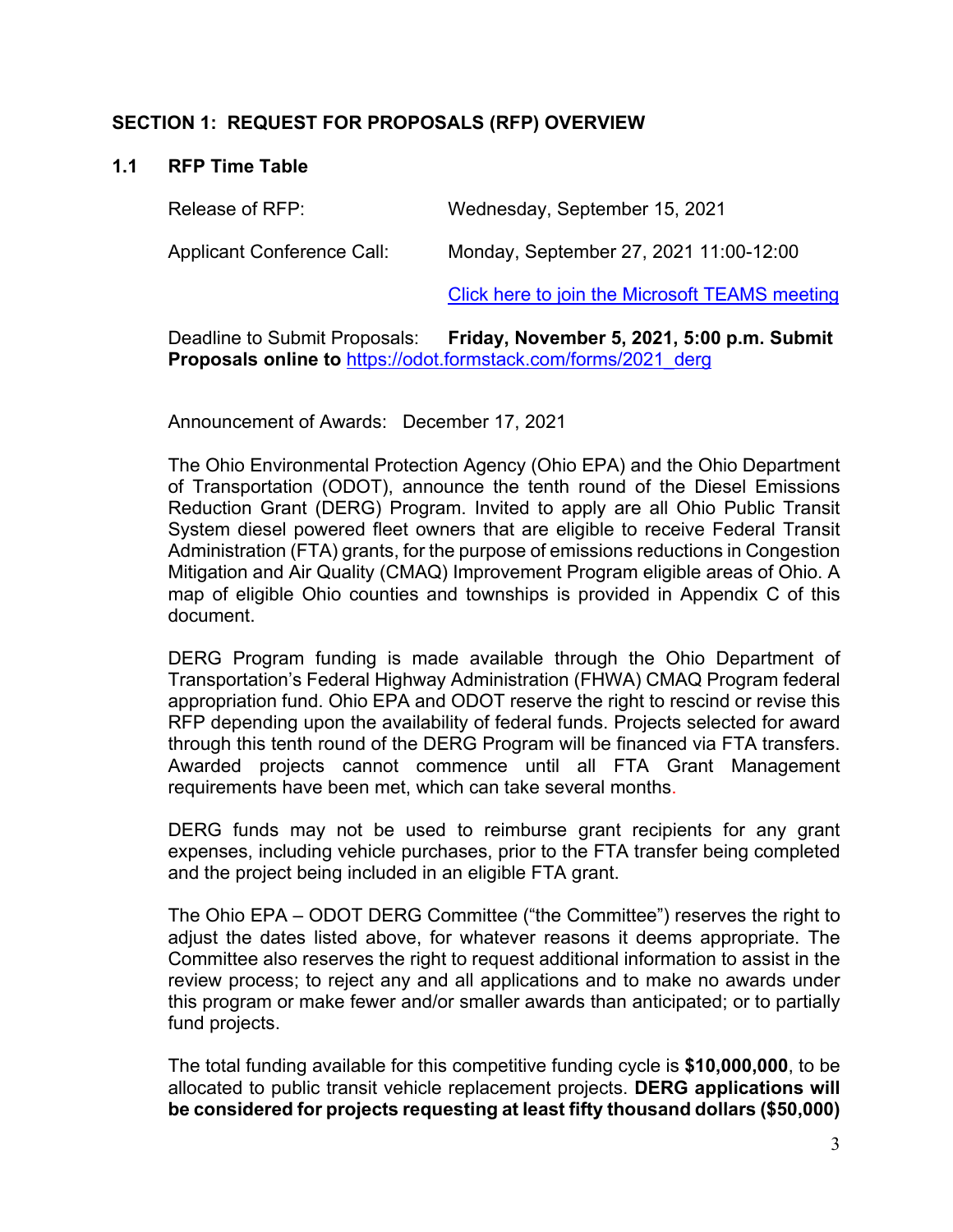**and not more than two million dollars (\$2,000,000). Applications requesting more than the \$2 million cap will not be considered.**

#### **SECTION 2: PROGRAM REQUIREMENTS**

#### **2.1 Fund Reimbursement Policy**

**DERG is a reimbursement program and applicants must provide non-federal funding to cover expenses as they are incurred.** Projects selected for funding will then be reimbursed *up to the amount authorized for that project* upon proper documentation that eligible expenses have already been paid by the awardee.

## **2.2 Twenty Percent Match Requirement**

For projects that are selected, up to eighty percent (80%) of allowable project costs may be eligible for reimbursement from CMAQ funds, and only for allowable equipment purchases *after* the project receives full FTA grant approval. Applicants are required to provide a minimum twenty percent (20%) in matching funds. Matching funds cannot be sourced from other federal funds or from in-kind services. Applications must include in the project scope description an indication of the funding source that will be used to meet the match requirement. Applicants are encouraged to provide more than the minimum 20% match required, in order to score better in terms of cost effectiveness, as explained in Section 6 of this RFP.

# **2.3 Buy America**

All DERG grant awardees must meet all applicable FTA Buy America regulations regarding steel and iron products and components.

## **2.4 Record Maintenance**

DERG awardees will be required to maintain all financial and other project related documentation consistent with FTA grant reporting requirements. Additionally, upon ODOT or Ohio EPA request records must be made available regarding vehicle utilization and maintenance for the useful life of the vehicle.

#### **2.5 Non-Performance**

Applicants should not apply for a DERG grant until they have a firm project scope, schedule and fiscal commitments. They should also have dedicated staff, including a Person in Responsible Charge of the project, to ensure compliance with the requirements of the guidance, delivery, and maintenance of the project. This person will also serve as the primary contact for ODOT and/or Ohio EPA to coordinate project milestones and accomplishments. ODOT and Ohio EPA will not consider or approve more than one scope change from what was included in the submitted DERG application.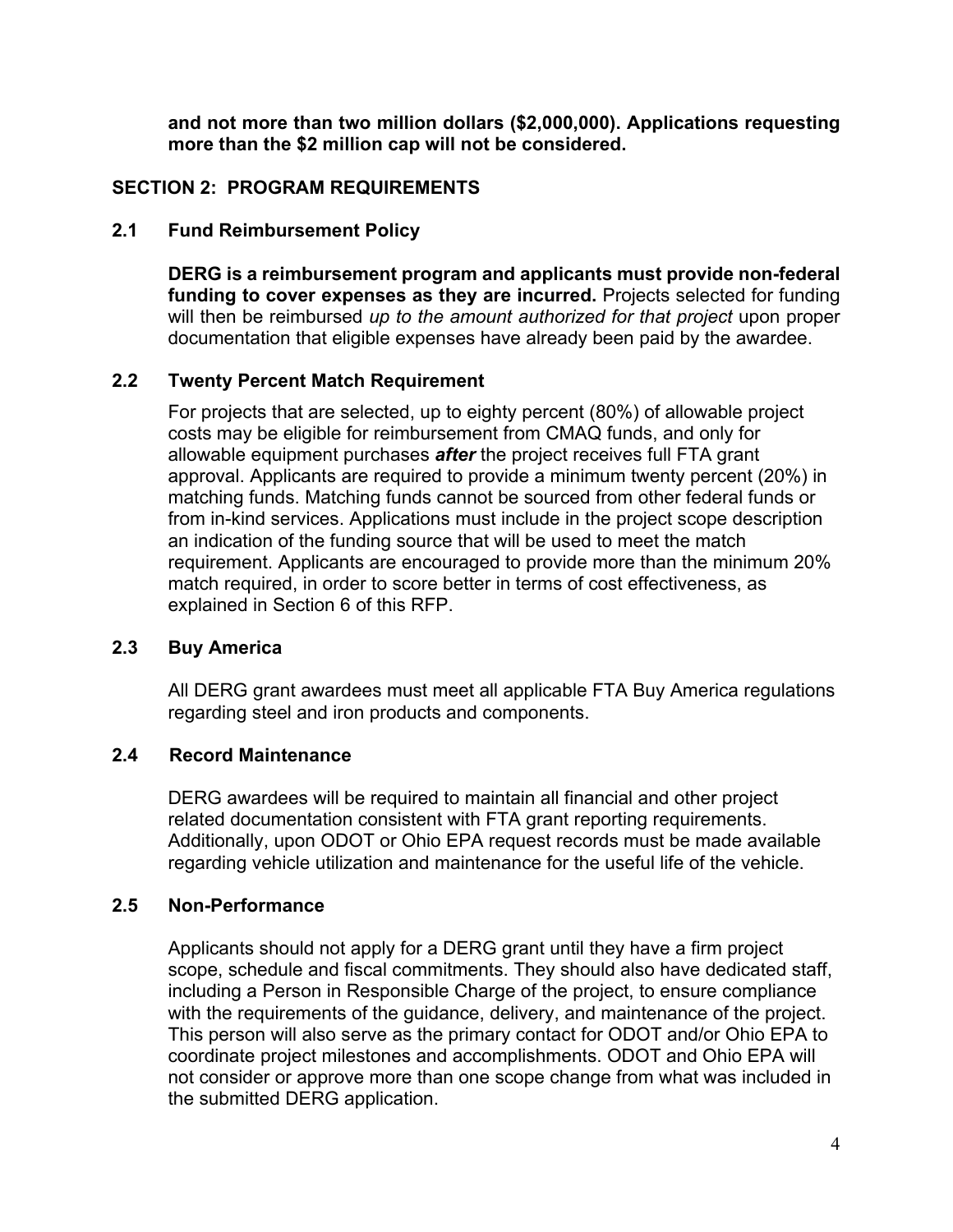If Ohio EPA determines that an awardee is not making satisfactory progress implementing the project, Ohio EPA may, in consultation with the Ohio Department of Transportation and the US Department of Transportation, revoke the grant and reallocate the funds to another eligible project applicant.

# **SECTION 3: APPLICATIONS**

# **3.1 Project Application**

**Applications must be submitted electronically to the Ohio Department of Transportation no later than 5:00 p.m. on November 5, 2021.** Proposals must be submitted electronically to [https://odot.formstack.com/forms/2021\\_derg](https://odot.formstack.com/forms/2021_derg) No faxed, e-mailed or hand-delivered submittals will be accepted. Late submittals will not be considered. Applicants who do not receive email confirmation of receipt of their application within one business day should call 614-644-2873 or email [derg@epa.ohio.gov.](mailto:derg@epa.ohio.gov)

# **3.2 Communication and Inquiries**

Prior to the deadline for submission, a conference has been scheduled for questions from prospective applicants, on September 27, as indicated in section 1.1 of this RFP. Answers to frequently asked questions from prospective applicants and questions discussed on the call will be posted on Ohio EPA's DERG Website at: [https://epa.ohio.gov/oee/#131364252-diesel-emission-reduction-grants.](https://epa.ohio.gov/oee/#131364252-diesel-emission-reduction-grants) Prospective applicants are also encouraged to contact program staff members [Alan.Harness@epa.ohio.gov](mailto:Alan.Harness@epa.ohio.gov) at (614) 644-4838 with technology questions, or [Carolyn.Watkins@epa.ohio.gov](mailto:Carolyn.Watkins@epa.ohio.gov) at (614) 644-3768 with financial questions.

# **SECTION 4: ELIGIBIILITY**

# **4.1 Project Type**

Projects eligible for funding under this DERG application cycle include the replacement of diesel-powered transit buses operated by public transit diesel fleet owners eligible to receive grants from the Federal Transit Administration (FTA) in CMAQ eligible Ohio counties. Projects funded under this program must affect surface transportation system travel consistent with the FHWA's CMAQ Interim [Program Guidance under MAP-21 issued November 12, 2013.](https://www.fhwa.dot.gov/environment/air_quality/cmaq/policy_and_guidance/2013_guidance/index.cfm) Projects must result in reductions of oxides of nitrogen (NOx) and/or fine particulate matter (PM2.5) emissions from pollutant sources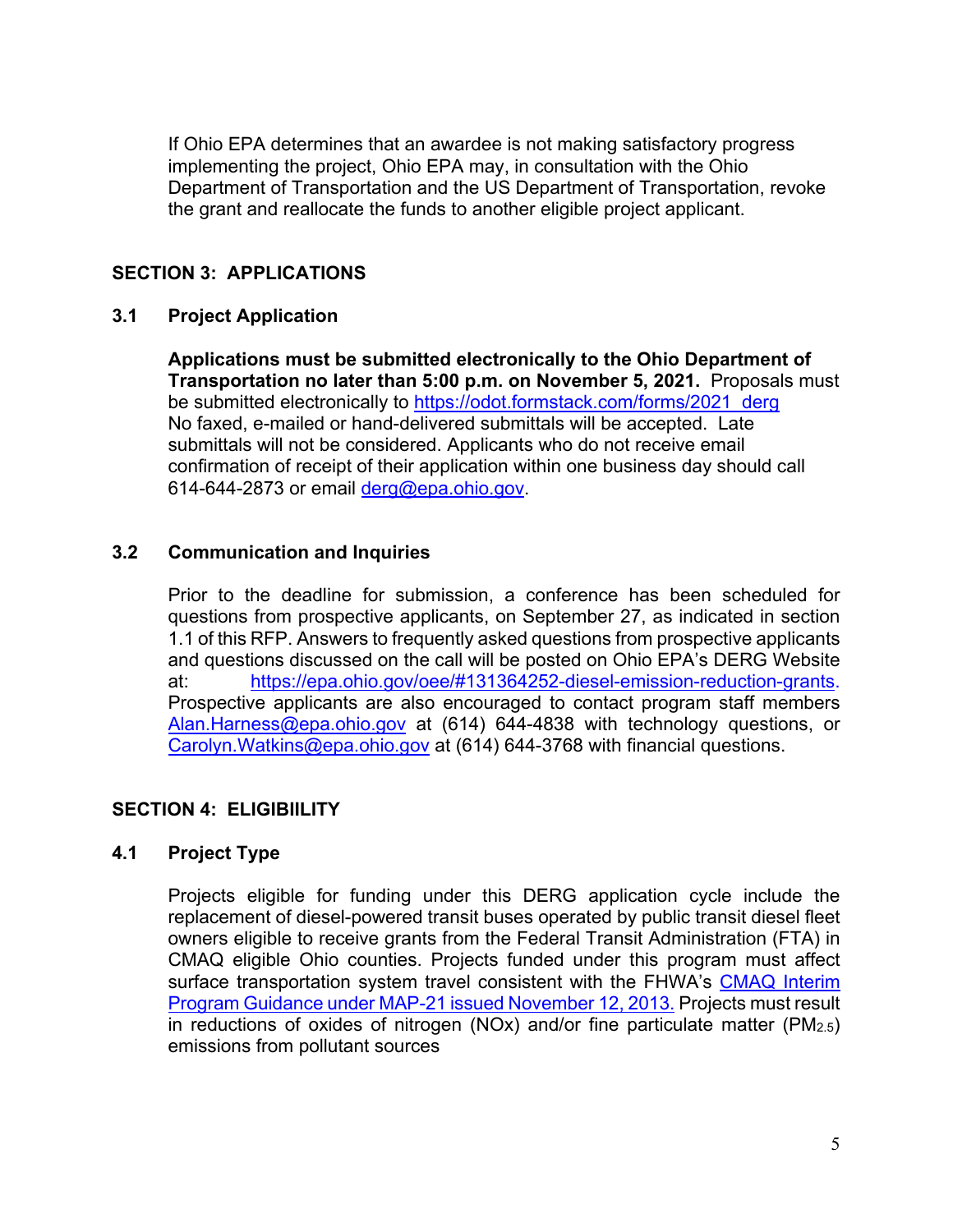**Replacement vehicles must meet FTA Altoona testing and certification standards.** 

# **4.2 Eligible Areas**

**Vehicles must be operated in CMAQ-eligible areas of Ohio for at least sixtyfive percent (65%) of the time.** Grant *applicants* should show in the project narrative that the vehicles proposed for replacement have been registered (if applicable) and operating within Ohio for the most recent year. Written records must be maintained with the owner/operator of the approved project for a minimum 5 years.

A map of CMAQ-eligible Ohio counties and townships is included in Appendix C of this RFP.

**Ohio CMAQ-eligible counties:** A project must be located in at least one of these counties in order to be considered for CMAQ funding

| counties in order to be considered for CiviAQ funding |                 |            |              |  |  |
|-------------------------------------------------------|-----------------|------------|--------------|--|--|
| Allen                                                 | <b>Delaware</b> | Lawrence   | Portage      |  |  |
| Ashtabula                                             | Fairfield       | Licking    | Scioto       |  |  |
| <b>Belmont</b>                                        | Franklin        | Lorain     | <b>Stark</b> |  |  |
| <b>Butler</b>                                         | Geauga          | Lucas      | Summit       |  |  |
| <b>Clark</b>                                          | Greene          | Madison    | Trumbull     |  |  |
| Clermont                                              | Hamilton        | Mahoning   | Warren       |  |  |
| Clinton                                               | Jefferson       | Medina     | Washington   |  |  |
| Columbiana                                            | Knox            | Miami      | Wood         |  |  |
| Cuyahoga                                              | Lake            | Montgomery |              |  |  |

# **4.3 Ineligible Costs**

*Ineligible* costs include but may not be limited to:

- Operating expenses and fuel costs, including incremental costs of fuel
- Any project required by any law or other legally binding agreement
- Work done or purchases made prior to the FTA transfer is complete and the project has been included in an eligible FTA grant
- Costs incurred for work or purchases not included in the approved project scope
- Installation costs incurred from in-kind services or by an unauthorized vendor
- Administrative costs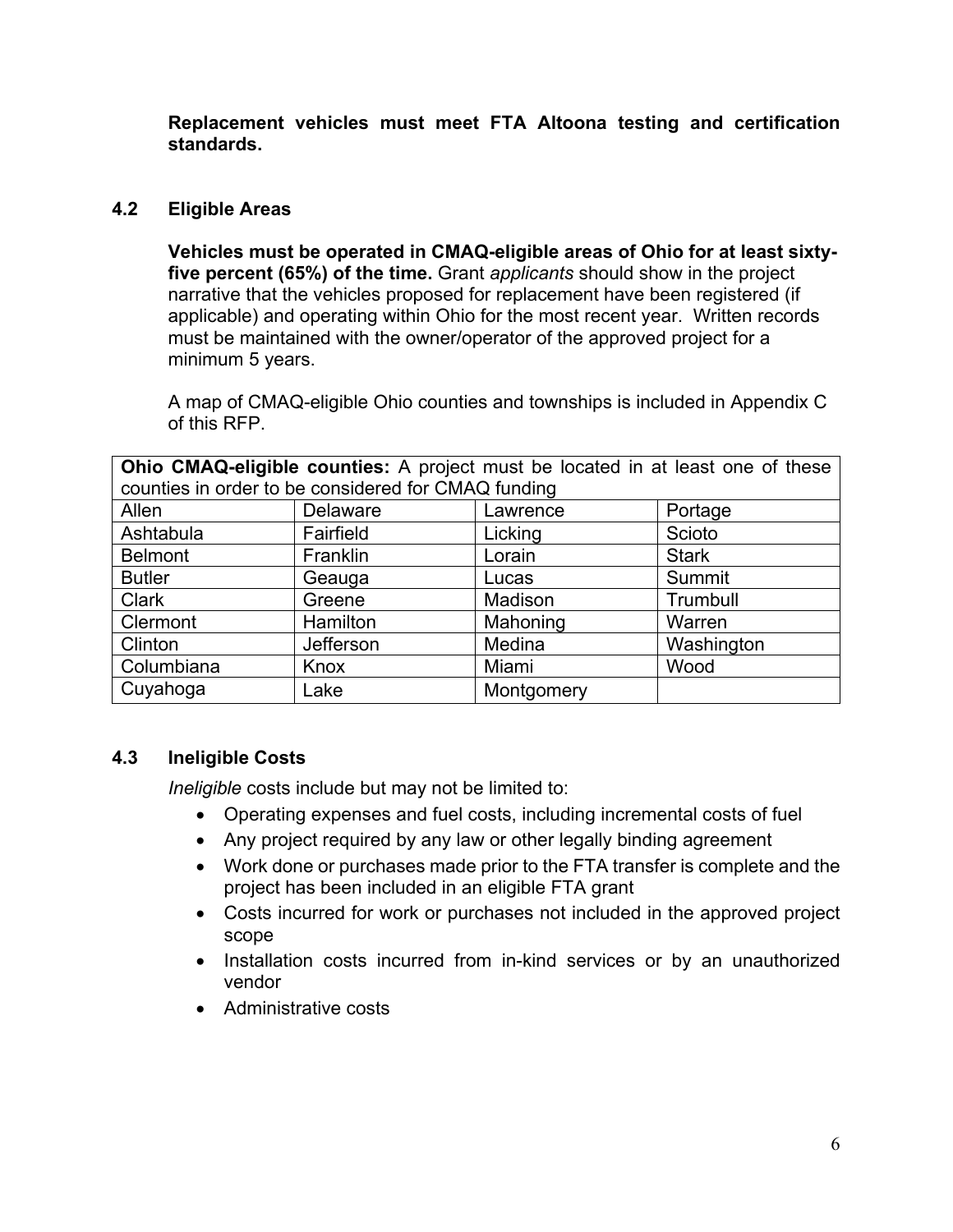#### **SECTION 5: REPLACEMENT VEHICLE PROJECTS**

| <b>Type</b>            | <b>Description</b>                                                                                                                                                        | <b>Limitations</b>                                                                                                                                                                                   | <b>Maximum</b><br><b>Funding</b>                                                                                                                                                           |
|------------------------|---------------------------------------------------------------------------------------------------------------------------------------------------------------------------|------------------------------------------------------------------------------------------------------------------------------------------------------------------------------------------------------|--------------------------------------------------------------------------------------------------------------------------------------------------------------------------------------------|
| Vehicle<br>Replacement | Replacing old vehicles<br>with new vehicles.<br>including replacing with<br>alternative fuel vehicles<br>as identified in section<br>301 of the 1992 Energy<br>Policy Act | New vehicles<br>must meet newer<br>emission<br>standards than<br>old vehicles or<br>equipment.<br>Verification that<br>old vehicles have<br>been<br>decommissioned<br>and not returned<br>to service | 80% of total<br>project cost,<br>subject to<br>provisions of<br>CMAQ and this<br>RFP; less core or<br>scrap value and<br>less other<br>governmental<br>financial purchase<br>contributions |

## **5.1 Vehicle Replacement**

Vehicle replacement involves permanently removing an old vehicle from service, and replacing it with a new vehicle, including alternative fuel vehicles as identified in section 301 of the 1992 Energy Policy Act.

In order to be eligible for funding for vehicle replacement, the grant applicant must verify that the vehicle to be replaced meets the Federal Transit Administration (FTA) replacement guidelines. [FTA Circular 5010.1E](https://gcc02.safelinks.protection.outlook.com/?url=https%3A%2F%2Fwww.transit.dot.gov%2Fsites%2Ffta.dot.gov%2Ffiles%2Fdocs%2Fregulations-and-guidance%2Ffta-circulars%2F58051%2F5010-1e-circular-award-management-requirements-7-16-18.pdf&data=04%7C01%7CCarolyn.Watkins%40epa.ohio.gov%7C0c692f8f2dd140cf35ef08d973b13216%7C50f8fcc494d84f0784eb36ed57c7c8a2%7C0%7C0%7C637668027147706890%7CUnknown%7CTWFpbGZsb3d8eyJWIjoiMC4wLjAwMDAiLCJQIjoiV2luMzIiLCJBTiI6Ik1haWwiLCJXVCI6Mn0%3D%7C1000&sdata=MskZSzO28odcSoiMQAZIWaNINx9XyyGfSztLeQn6iWo%3D&reserved=0) Chapter IV contains a replacement schedule based on the type of vehicle, the age of the vehicle, and the mileage (Page IV-25):

#### *a) Buses:*

- *1. Large, heavy-duty transit buses including over-the-road buses (approximately 35' – 40' or larger including articulated buses): At least 12 years of service or an accumulation of at least 500,000 miles.*
- *2. Small size, heavy-duty transit buses: At least 10 years or an accumulation of at least 350,000 miles.*
- *3. Medium-size, medium-duty transit buses: At least seven years or an accumulation of at least 200,000 miles.*
- *4. Medium-size, light-duty transit buses: At least five years or an accumulation of at least 150,000 miles.*

Transit buses must operate at least 65% of the time in Ohio CMAQ-eligible counties.

Grant agreements for replacement vehicles will include a provision that the old vehicle be decommissioned and not returned to service. The grant awardee will be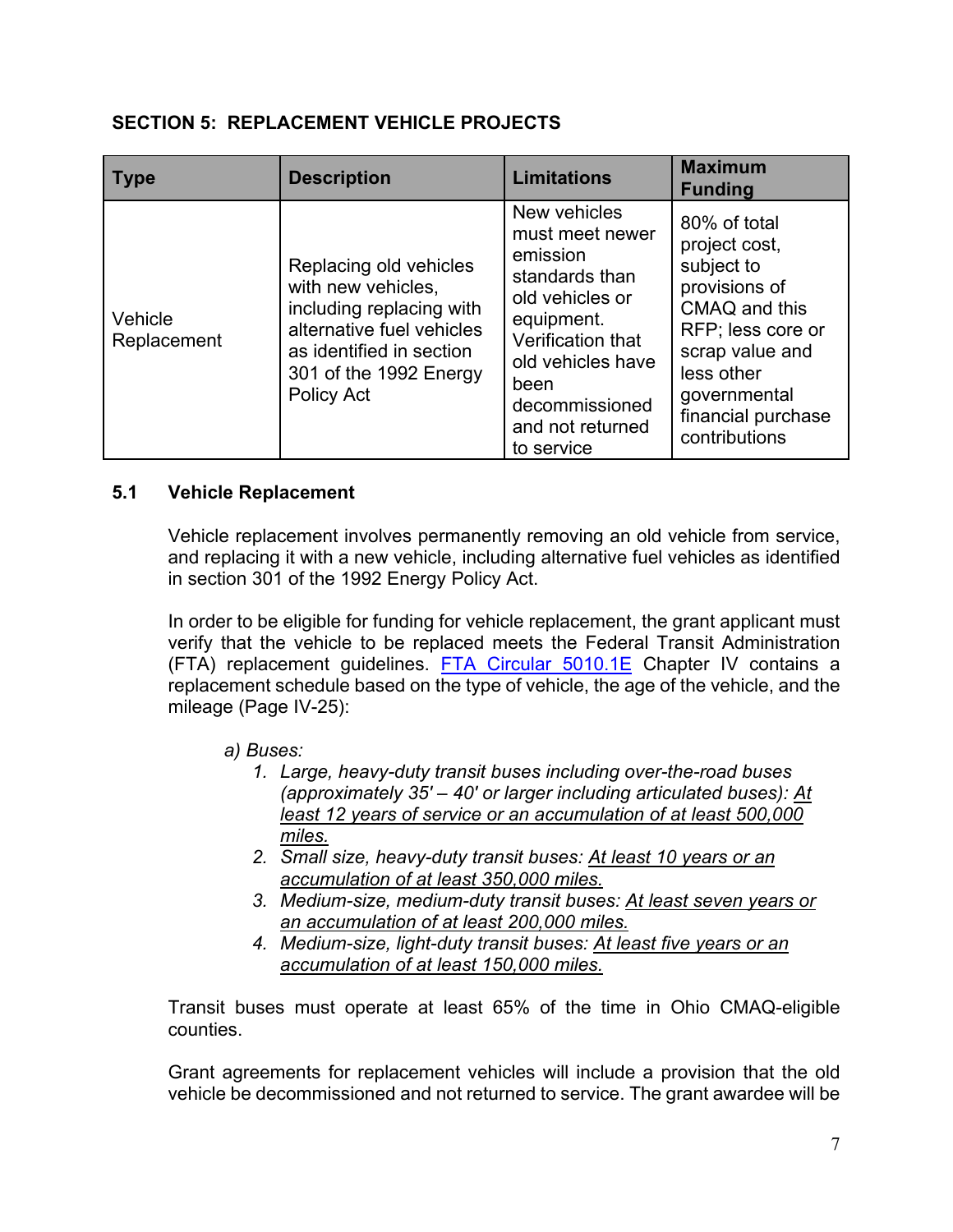required to provide documentation verifying that the old vehicle has not been returned to service. Grant awardees shall complete the "DERG Original Equipment Certificate of Destruction" form posted on the DERG program Website, [https://epa.ohio.gov/oee/#131364252-diesel-emission-reduction-grants.](https://epa.ohio.gov/oee/#131364252-diesel-emission-reduction-grants) Ohio EPA may consider requests for waivers from this vehicle decommission requirement for appropriate purposes, such as the donation of the replaced vehicle to a diesel engine maintenance education program at an Ohio career technical center. Waiver requests must demonstrate that the proposed DERG project will not result in a net increase of emissions in Ohio or surrounding airsheds. Ohio EPA will not grant blanket waivers to send replaced vehicles to other states or countries.

Eligible expenses for reimbursement for vehicle replacements under this program include:

- The invoice cost of a replacement vehicle (subject to FHWA/FTA eligibility approval) including delivery charges, less scrap value of decommissioned vehicle/equipment;
- Costs to remove and dispose of fluids in the decommissioned vehicle/equipment, less any payments received for reuse of such fluids; and
- Other costs directly related to the project, subject to prior approval.

Under the DERG program, grant recipients for replacement vehicles will be reimbursed up to 80% of the total project cost (subject to CMAQ restrictions) and the DERG RFP, less the core value or scrap value and other governmental financial purchase contributions. FTA will make the final determination of what the allowable federal share of each project will be.

## **What should be included in the project scope description when applying for replacement vehicles?**

Vehicle replacements are designed to obtain emission reductions by removing high-emitting vehicles from service, and replacing them with newer, cleaner vehicles. For replacement vehicle projects, the project scope narrative section of the DERG application should discuss the following specific points:

- Describe the size, location, and how the project is consistent with FHWA CMAQ eligibility guidance.
- Describe the vehicle to be replaced and how, when, and where it is used. Include engine data and VIN numbers for all to-be-replaced vehicles in the fleet data spreadsheet in Appendix B.
- Describe the vehicle to be acquired and how, when, and where it will be used.
- Document that the vehicle being replaced meets FTA's vehicle replacement schedule criteria.
- Explain in detail how the applicant will demonstrate that the project meets the percent (%) and duration (years) of vehicle operation in Ohio CMAQeligible counties.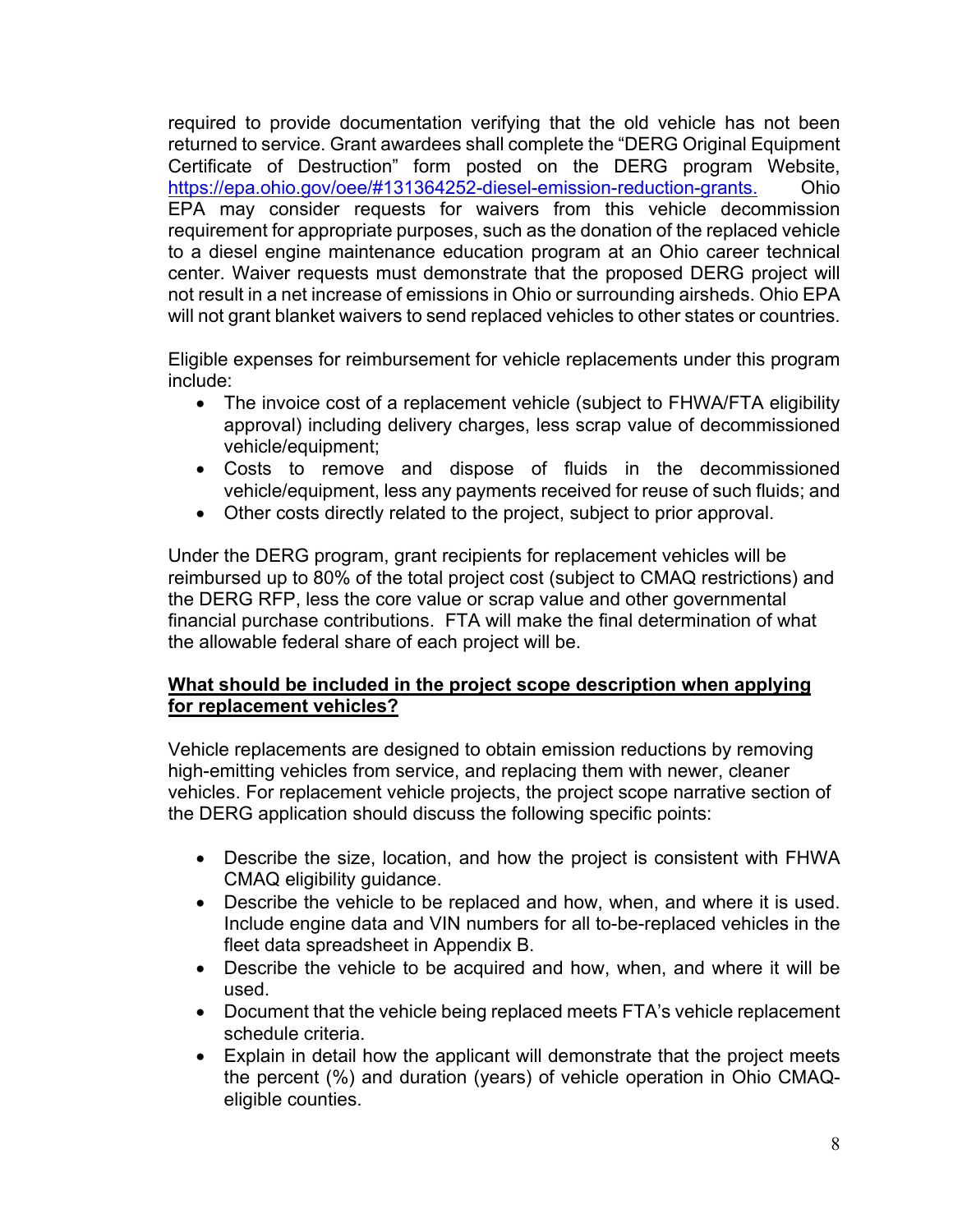- Explain how the applicant will ensure that the original vehicle is decommissioned and not returned to service.
- If a commitment is being made by the applicant to use biodiesel or other alternative fuels in the diesel engine fleets, document the percent of usage.
- Describe the applicable emission standard or tier level for the old and new engines, using the **certificates of conformity** issued from US EPA to the engine manufacturer. The certificate of conformity lists the engine family name and the engine model year. The EPA engine family name is displayed on the emission control information label on the engine. By checking the engine family names and engine model year emission standards, one can confirm the applicable emission standard or tier level.
- Provide sufficient engine and fleet data as inputs for the Diesel Emission Quantifier Tool for Ohio EPA to be able to generate mobile source emission reductions estimated to result from project implementation.
- Ohio EPA will show the complete costs, emission reduction (both PM<sub>2.5</sub> and NOx), and estimated **cost-effectiveness (\$/ton of both PM2.5 and NOx removed)**, and all detailed calculations for the application.

## **What kind of recordkeeping will be required for replacement vehicle projects?**

Grant recipients for vehicle replacement projects funded under the DERG program will be expected to keep on file the following kinds of documentation, and to produce this documentation upon request:

• Approved Fleet Data Reporting Spreadsheet for the old diesel vehicles and fleet data for the new vehicles.

• Document fleet turn-over practices through historic records. Document age of vehicles to be replaced.

• Invoices of all completed work. Invoices for replacement vehicles should include the vehicle components and specific engine configuration installed, including the model year or tier level, and a list of all parts, including engine exhaust controls.

• Copies of EPA certificates of conformity for existing and new engine configurations.

• Evidence that the old vehicle was permanently decommissioned and not returned to service. Documentation should include the engine serial number, vehicle identification number and photos illustrating how the engine and chassis were disabled. Ohio EPA representatives may request to observe the destruction process to ensure that it is properly documented. If returned to the engine manufacturer, obtain a letter documenting that the engine is remanufactured to a more stringent EPA standard.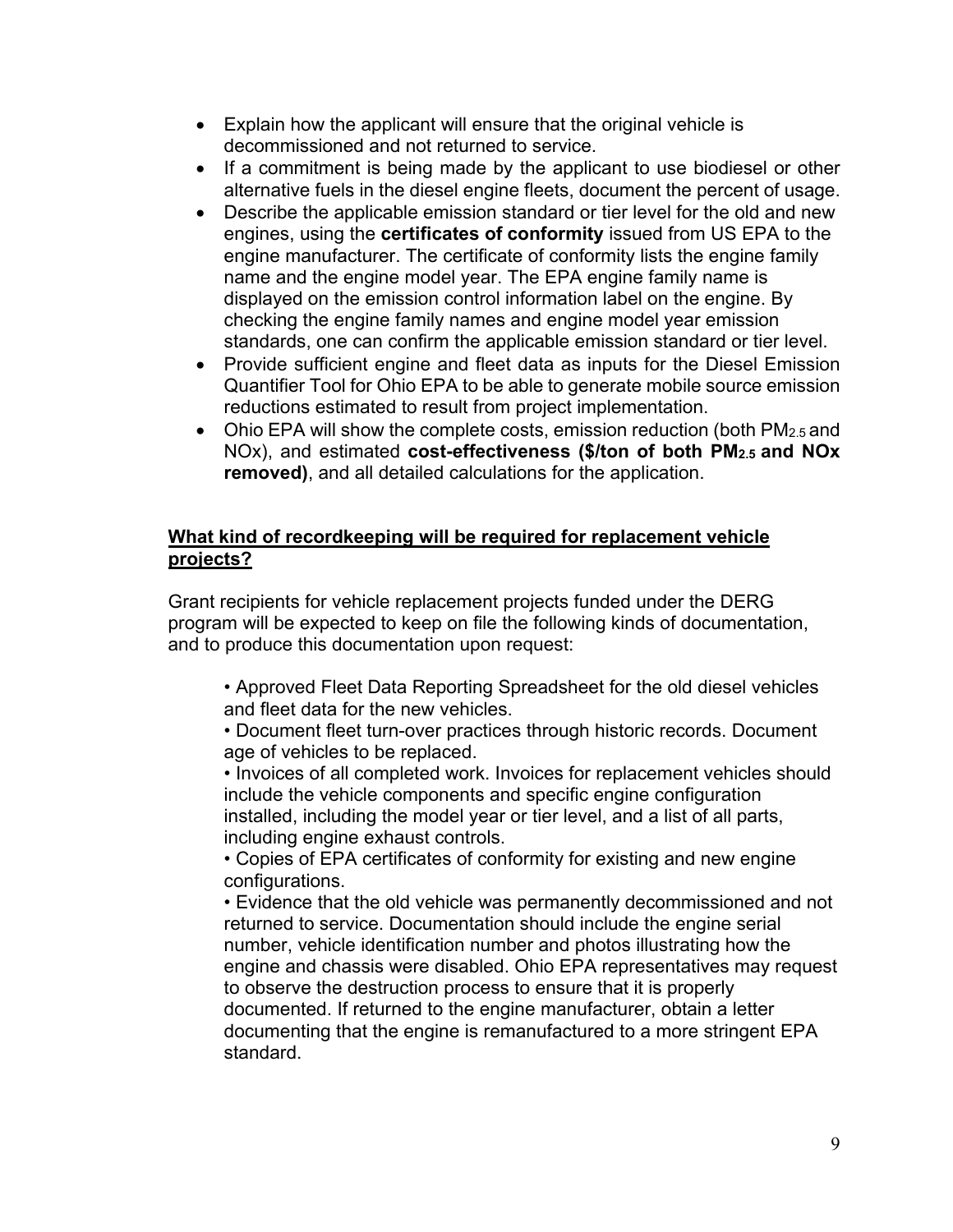• Documentation of any program income earned, including the sale of original vehicle or equipment parts and record of program income generated by sale thereof.

## **SECTION 6: PROJECT SELECTION CRITERIA**

#### **Due to the competitiveness of the program, not all eligible projects will be approved for funding.**

DERG program project applications will be evaluated consistent with the FHWA CMAQ guidance eligibility criteria and ranked consistent with the scoring parameters below. Project selection for the DERG Program will be accomplished by a committee comprised of staff from Ohio EPA and ODOT, with final project selections approved by the Ohio EPA Director. Decisions of the Director are final. Selected projects must also receive an eligibility determination from the Federal Transit Administration.

The primary evaluation of eligible applications will be based on the following parameters:

(a) Projected emission reductions of particulate matter (PM2.5) and oxides of nitrogen (NOx), reported in tons per year.

(b) Cost effectiveness of the emission reductions: The federal share (grant award amount) of the total project cost will be divided by the estimated total annual emission reduction of PM2.5 and NOx (as determined by the DEQ analysis or manual emission reduction calculations using US EPA approved emission factors) to determine the cost effectiveness of the project, in dollars per ton of reduced emissions.

DERG Cost-Effectiveness = Federal Share of Project Cost Sum Total of NOx & PM2.5 Emission Reductions

Ohio EPA will perform the above calculations and, if deemed acceptable, will apply the most appropriate emission factors to all comparable projects under consideration for funding in the same grant cycle in order to make funding recommendations.

Applicants are encouraged to provide a local match of greater than the minimum requirement of 20%, which will result in the project receiving a higher cost effectiveness score.

Secondary criteria considered by Ohio EPA and ODOT in making grant awards will include promoting project and fleet diversity, and geographic funding diversity. The committee may also consider an applicant's past performance on DERG or DERA-funded projects, and the amount of DERG funding an applicant